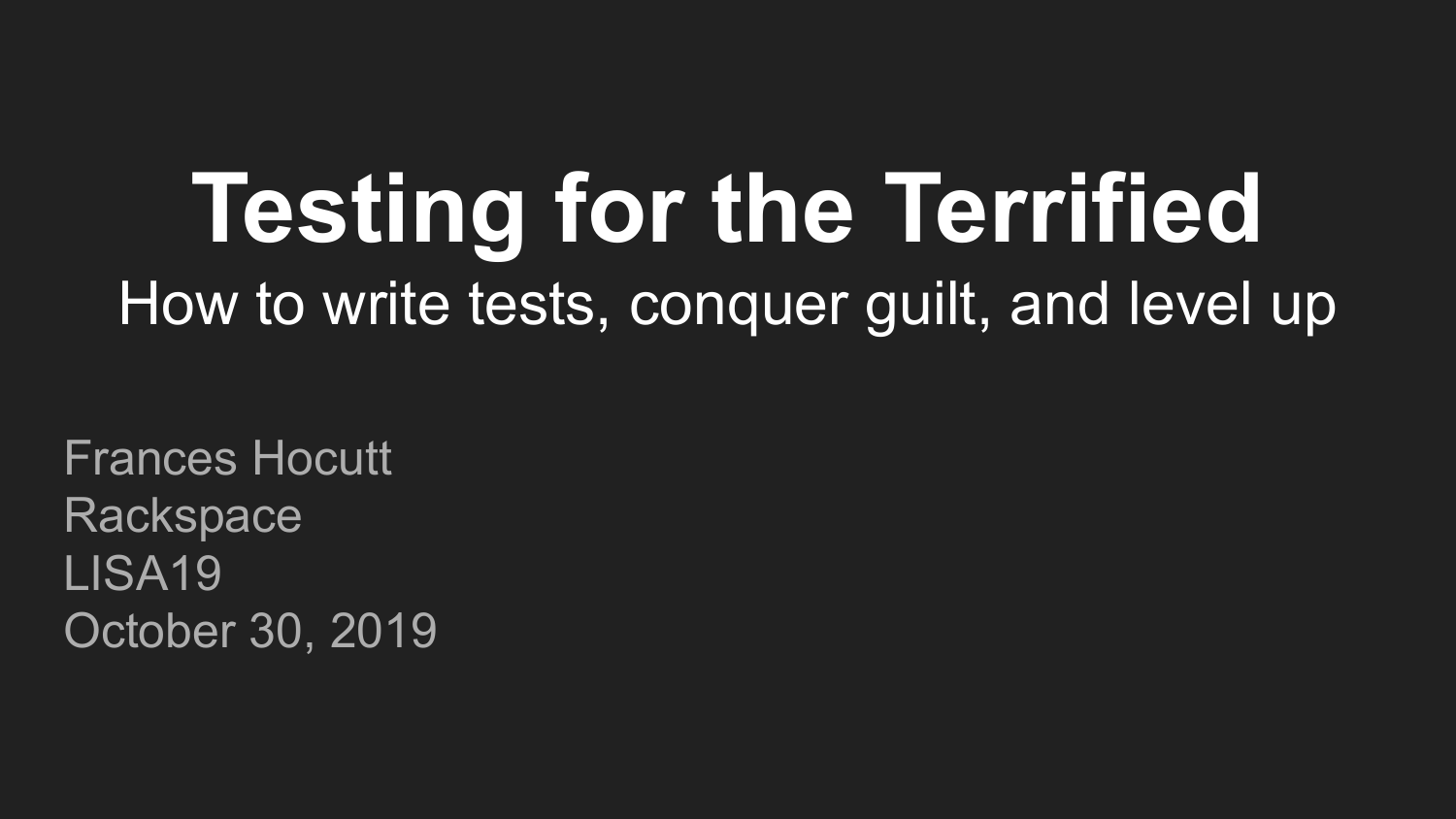### What this talk is not

An extended argument for automated testing

Integration tests, functional tests, etc

Intermediate+ unit testing strategies

An introduction to test-driven development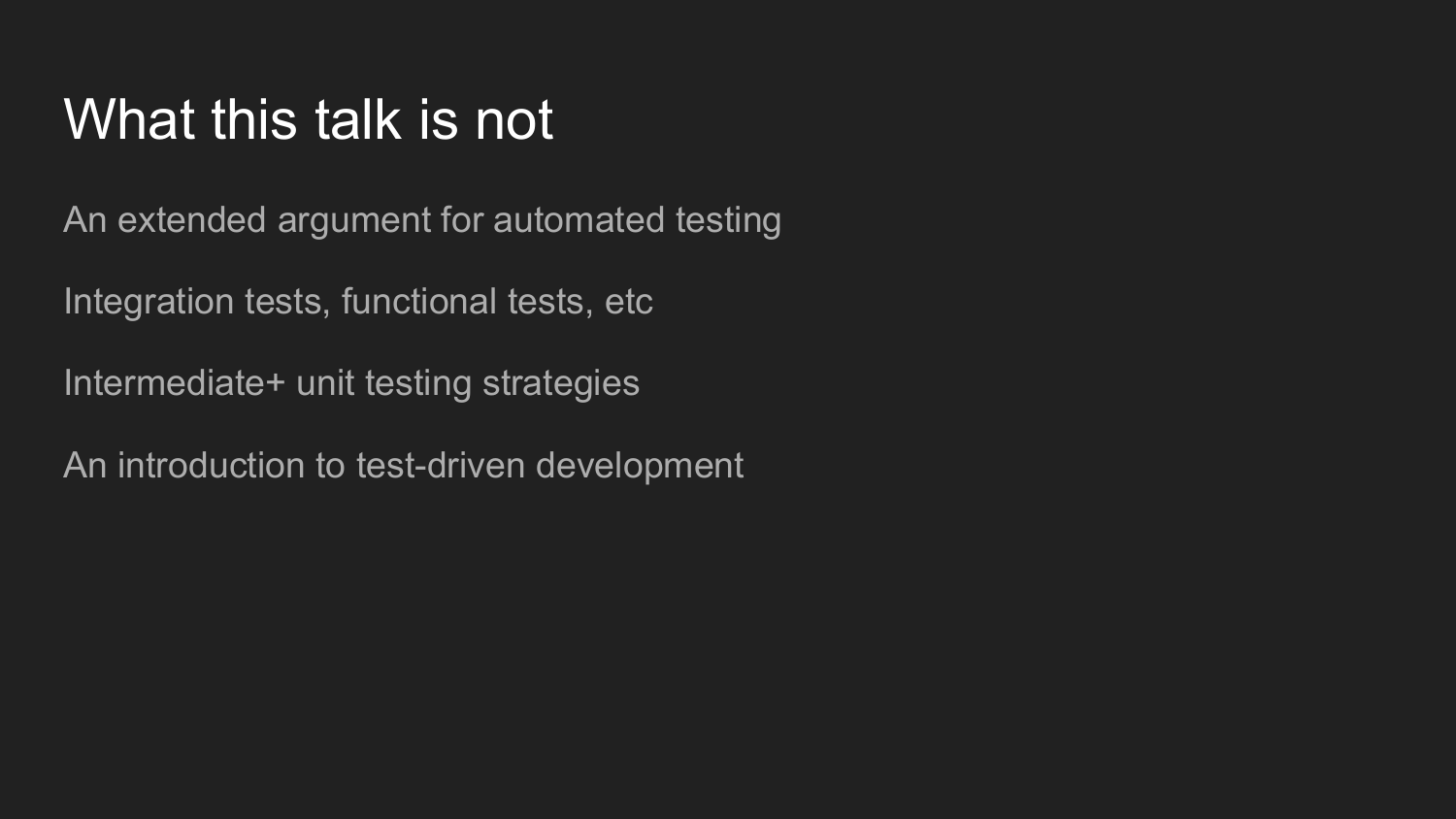### What this talk is

If automated testing is so great, why don't we always do it?

A harm reduction approach to learning testing

Getting from "I know the idea behind unit testing" to "I can look at some code and write a few tests for it"

Let's write some tests!

Where to go next?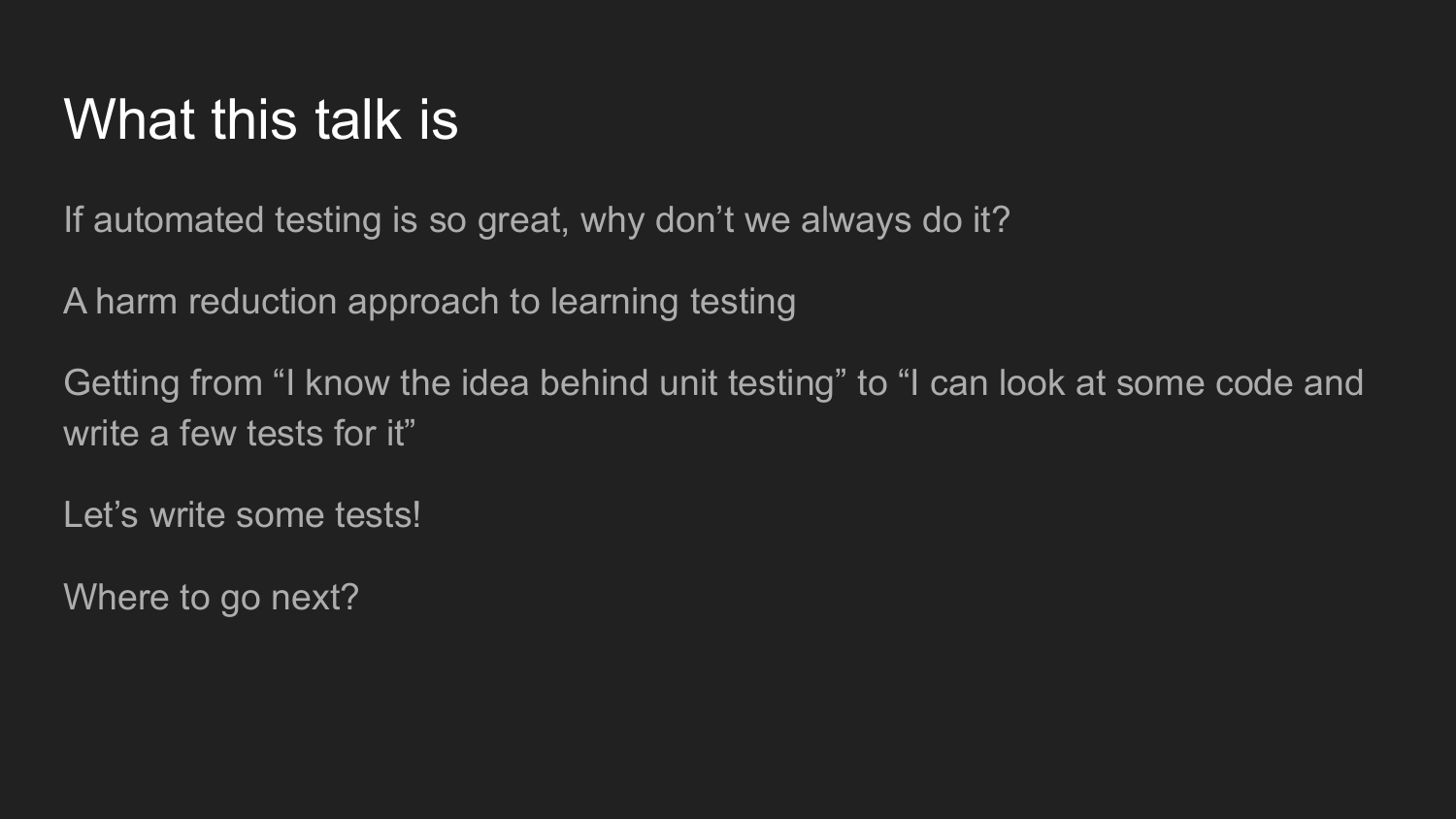# Testing is pretty cool

Automated unit testing:

- Promotes helpful code habits (modularity, reusability, etc)
- Reduces debugging time
- Reduces duplicated work
- Is free documentation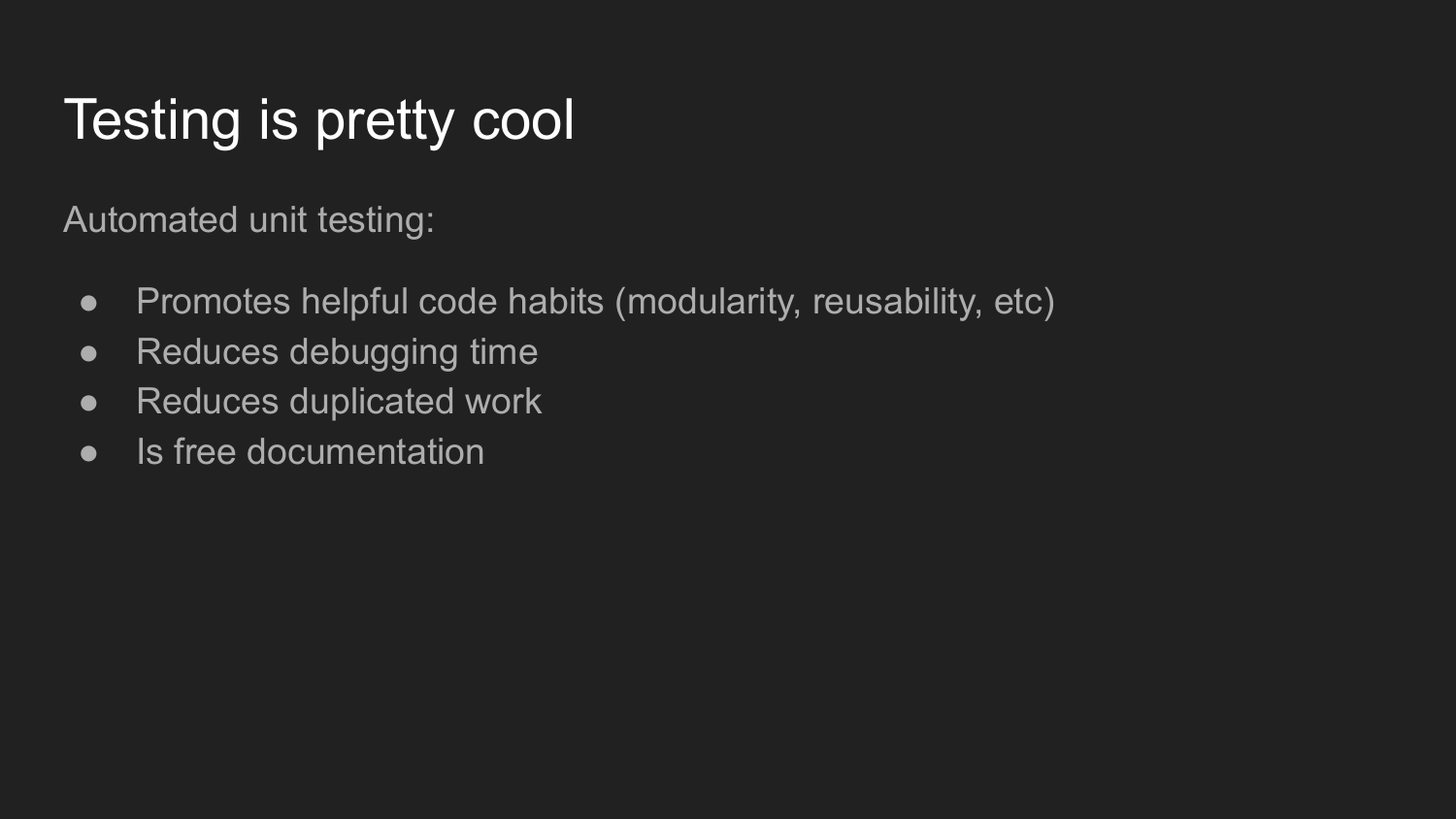### So why don't we test?



"Brick Wall," by Pleasence, https://flic.kr/p/6wd9uJ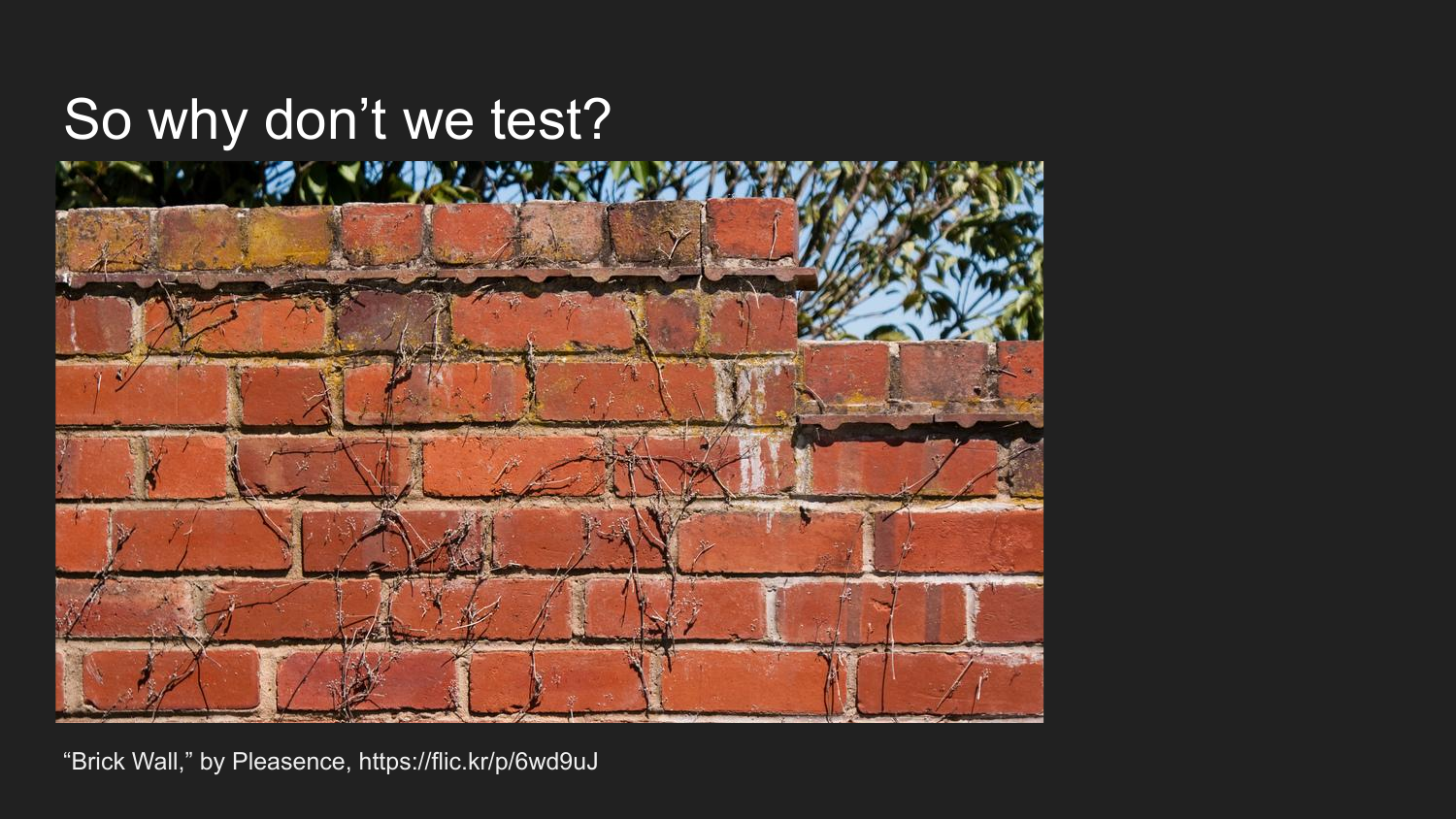"I can write code, testing it can't be that hard…"

[Time passes]

"Okay, there are three or four kind of different frameworks and I have no idea which is actually best..."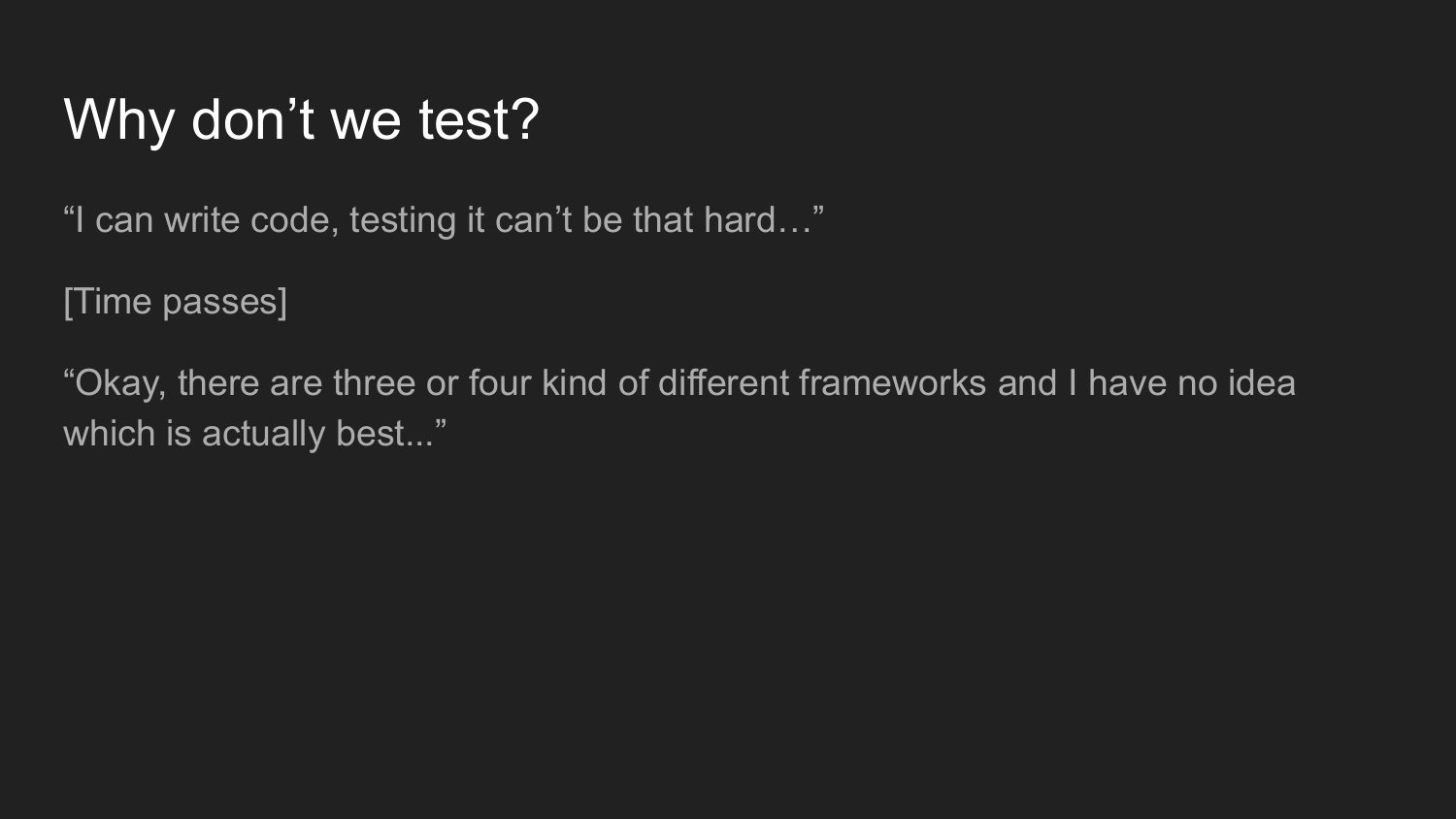"I guess this thing talks to an API, so do I need a mock or a stub or maybe it's a patch and I'm not even sure I'm testing something real at this point..."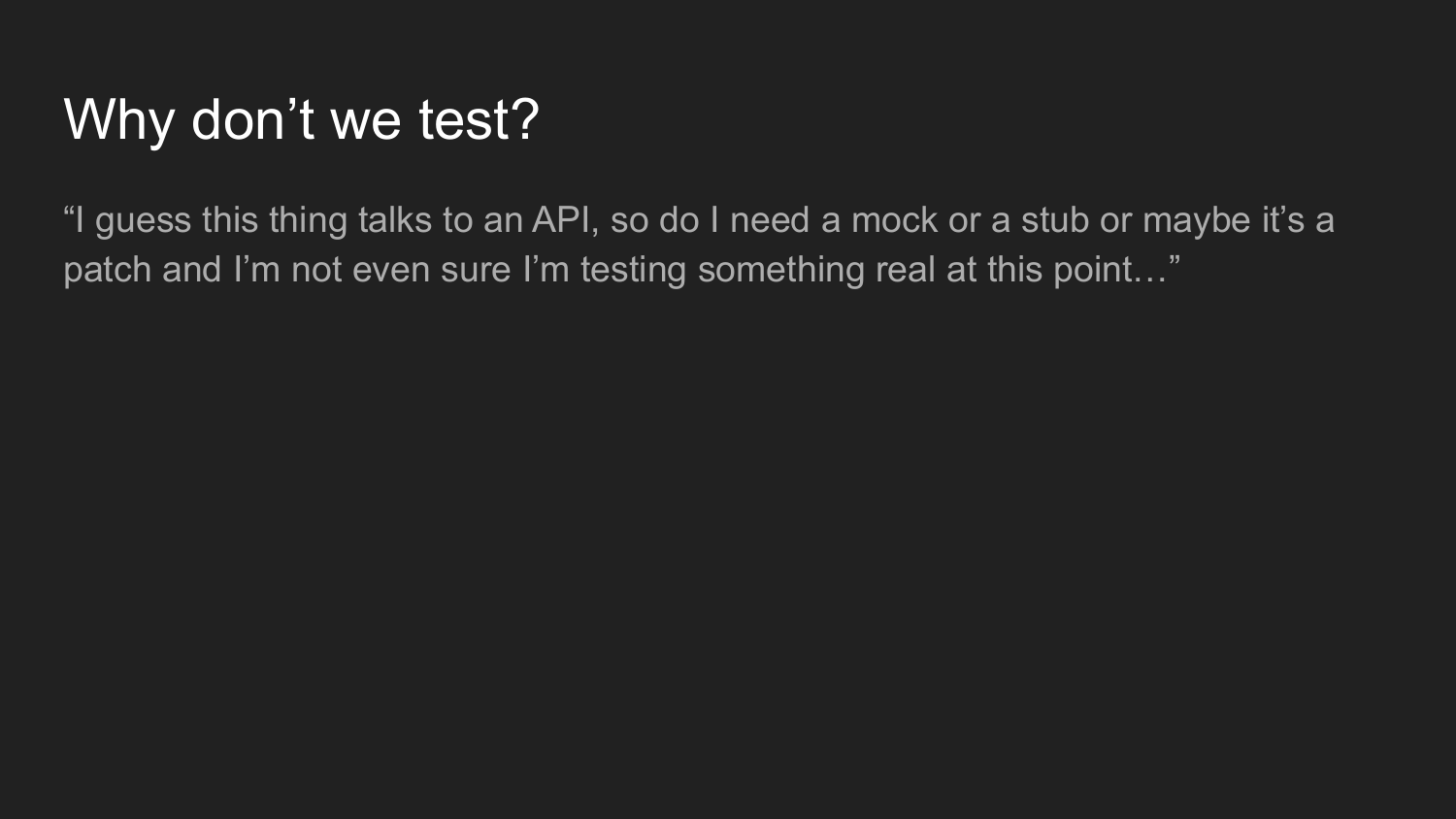"Why would you even bother submitting a patch without tests?"

"Untested code is legacy code."

"What do you mean you've never done test-driven development?"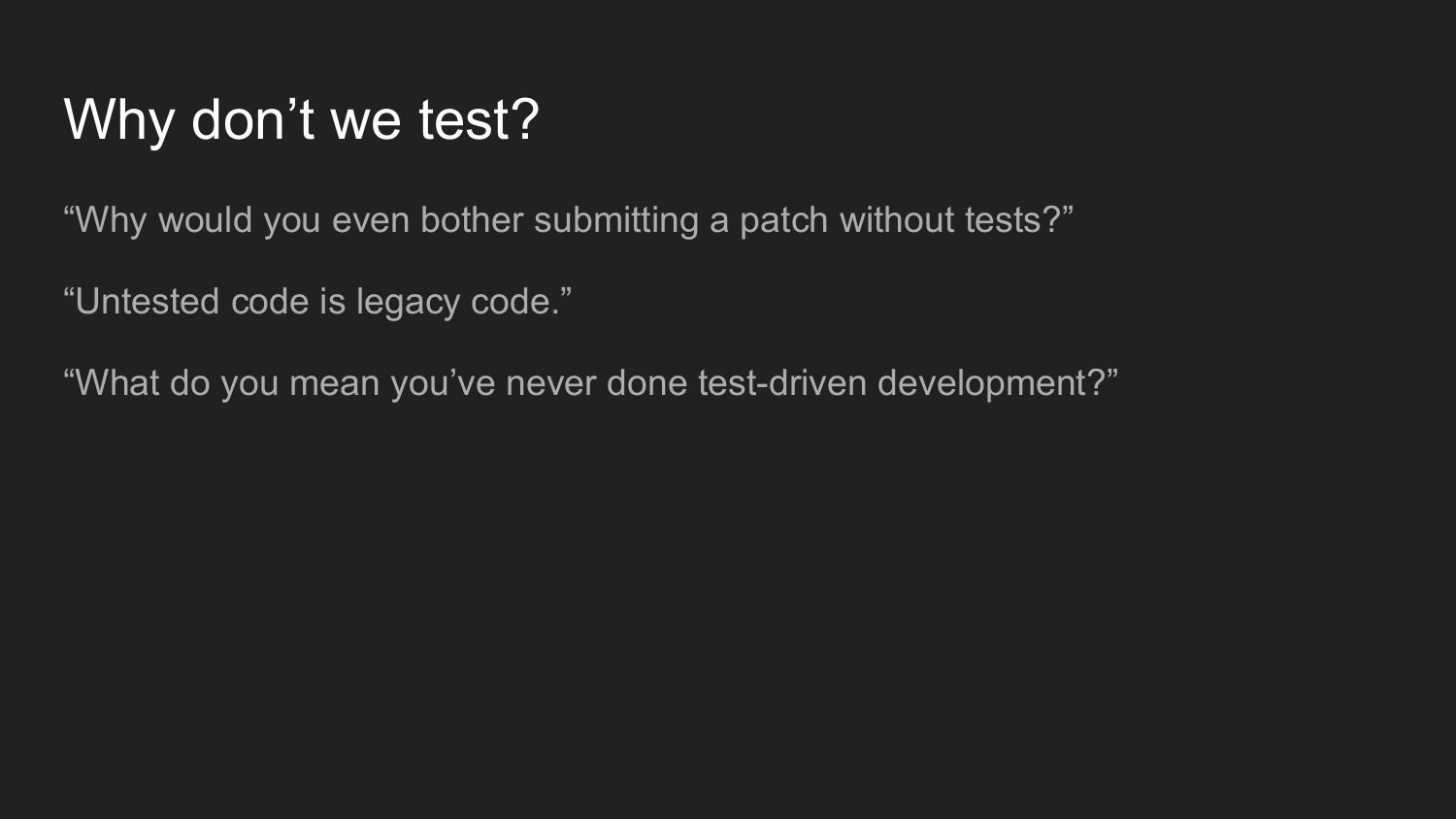"I would, but I looked at a tutorial and it told me I should be writing tests first, and I don't even usually write code around here."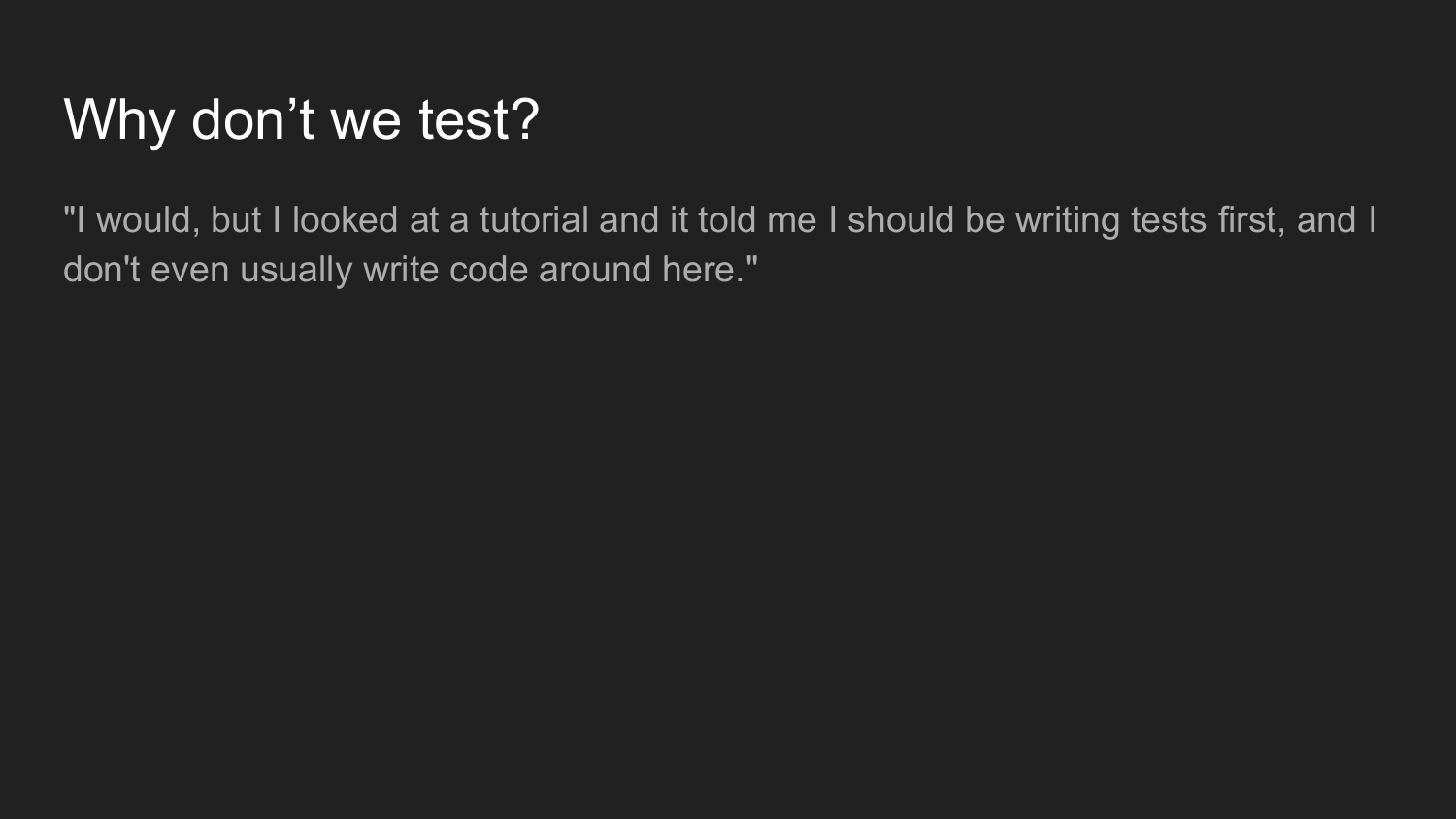"I know I'm supposed to test all of my code and I can't… oh look, a production incident, I'll totally come back to this."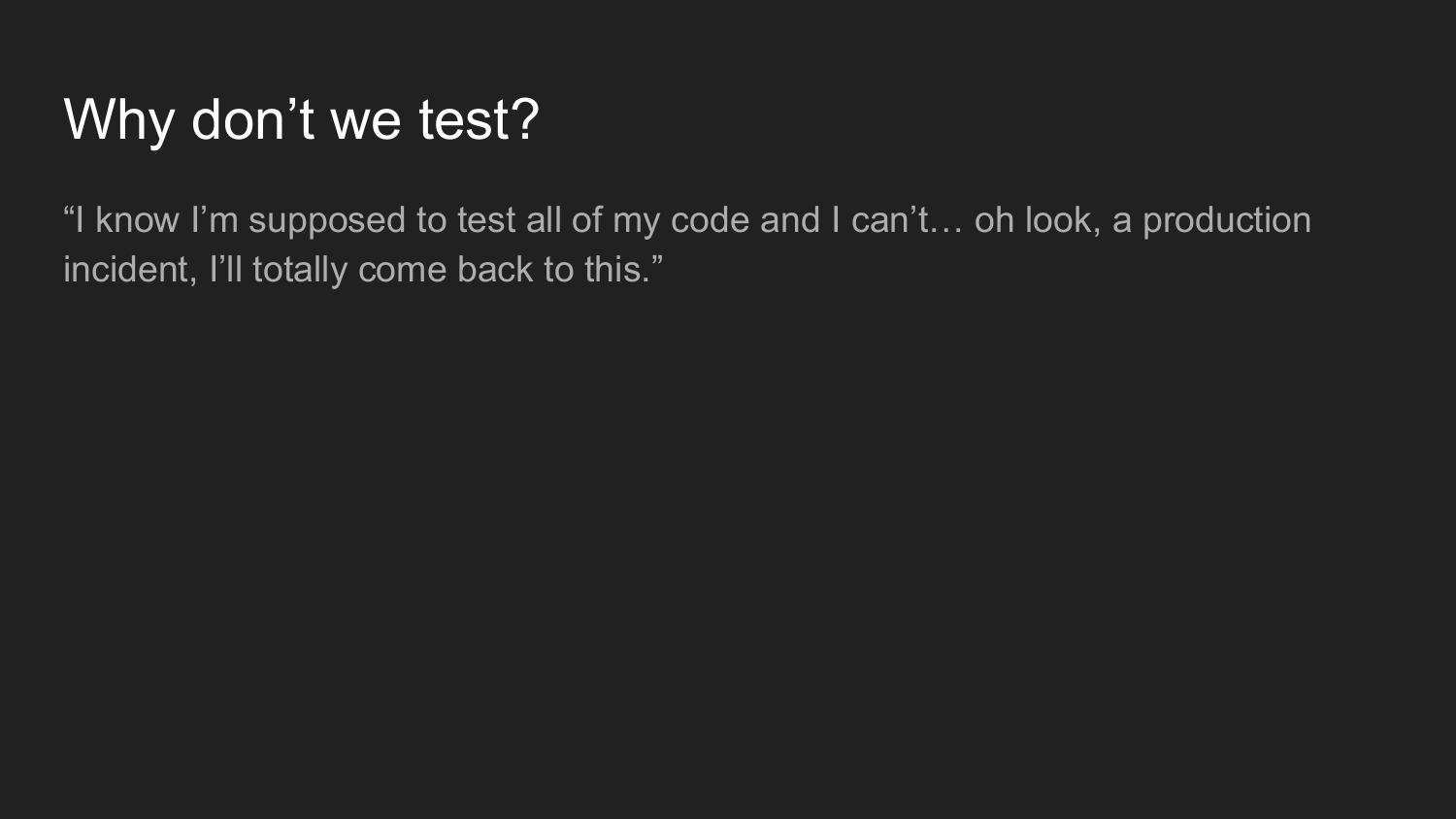"Well, this script is a one-time use thing…"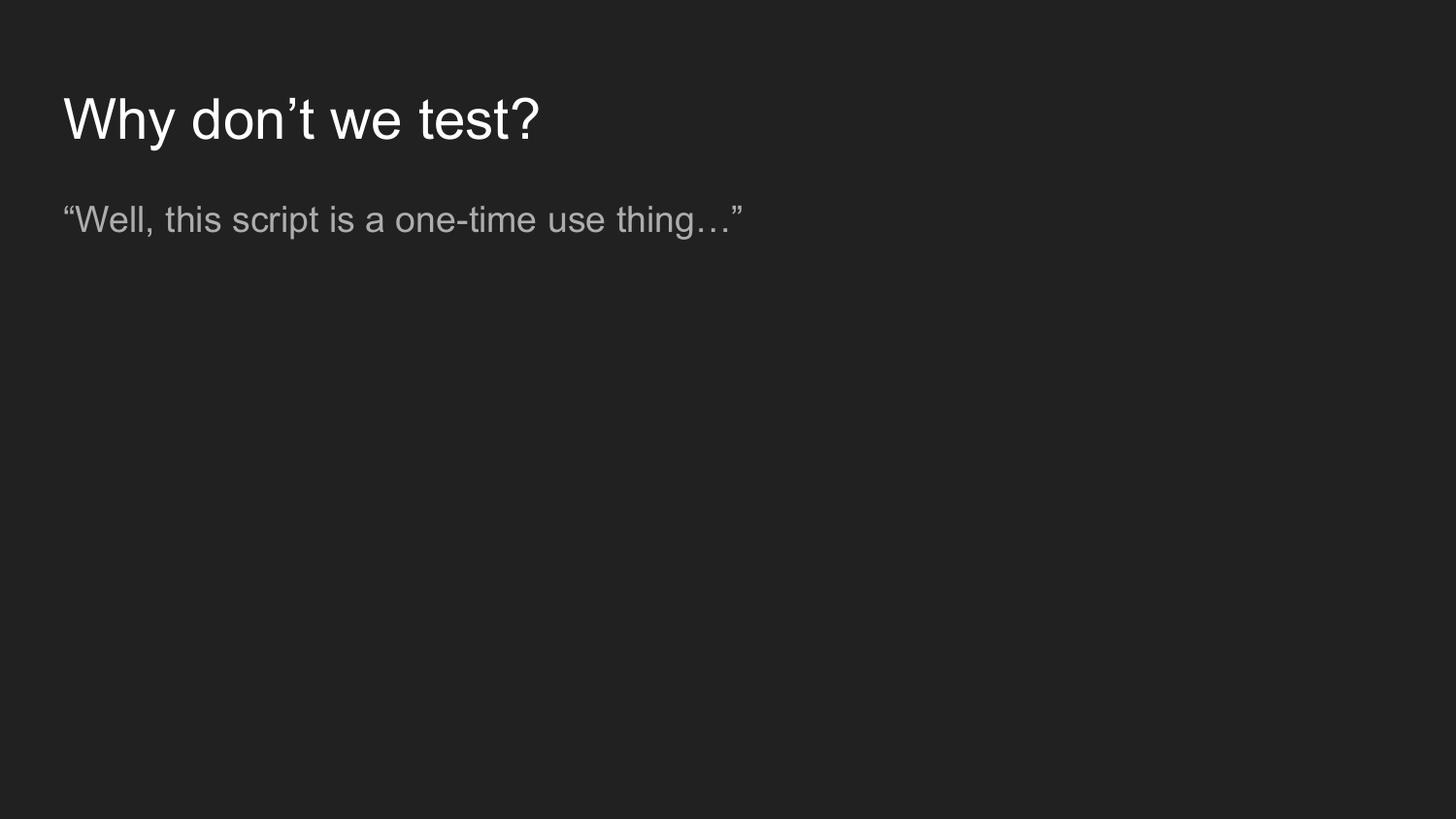### Harm reduction

People have reasons for what they do, and it's more respectful and effective to meet them where they're at and offer resources for making the changes they want to make.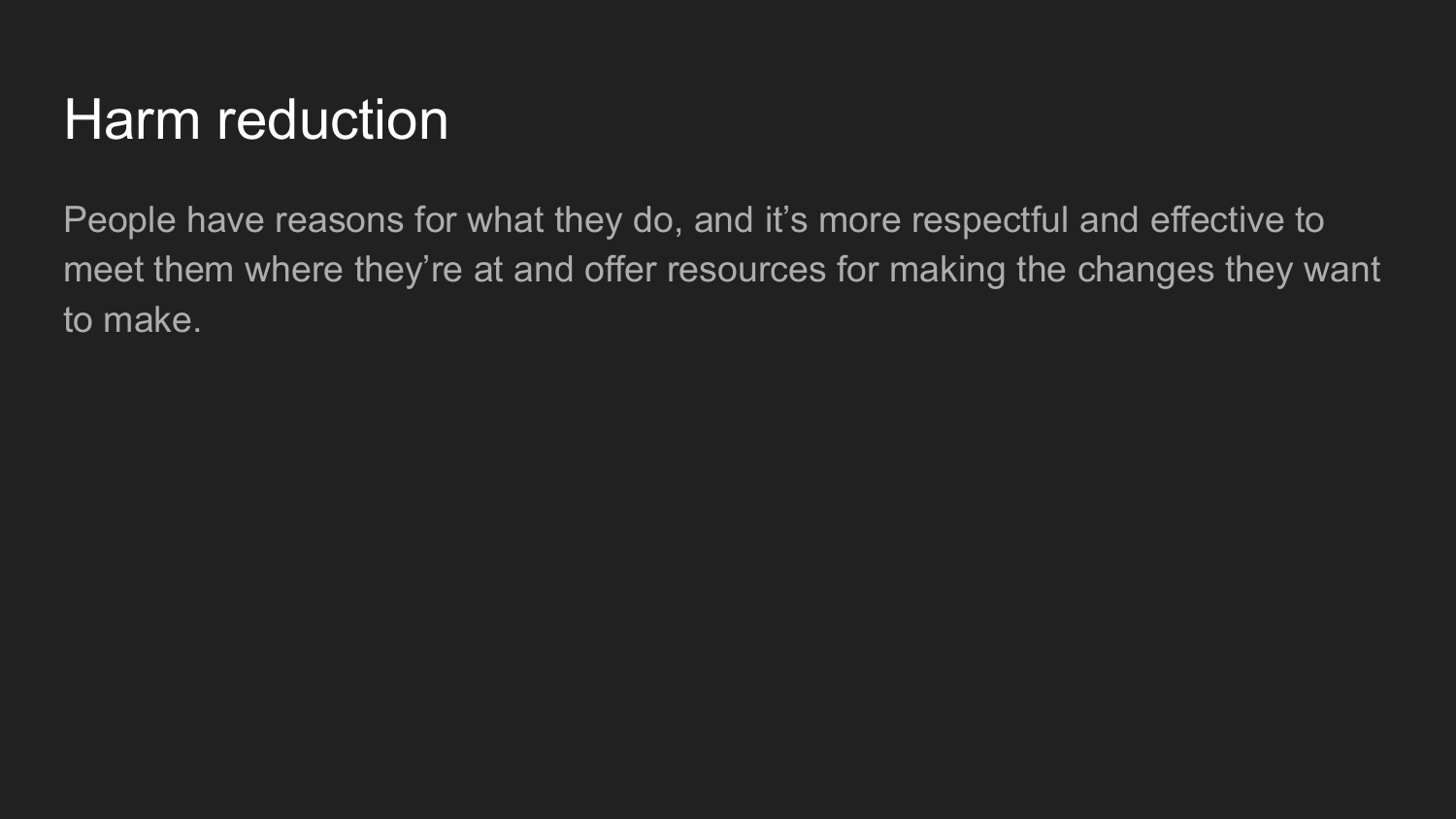#### Unit test basics



Controlled input == expected output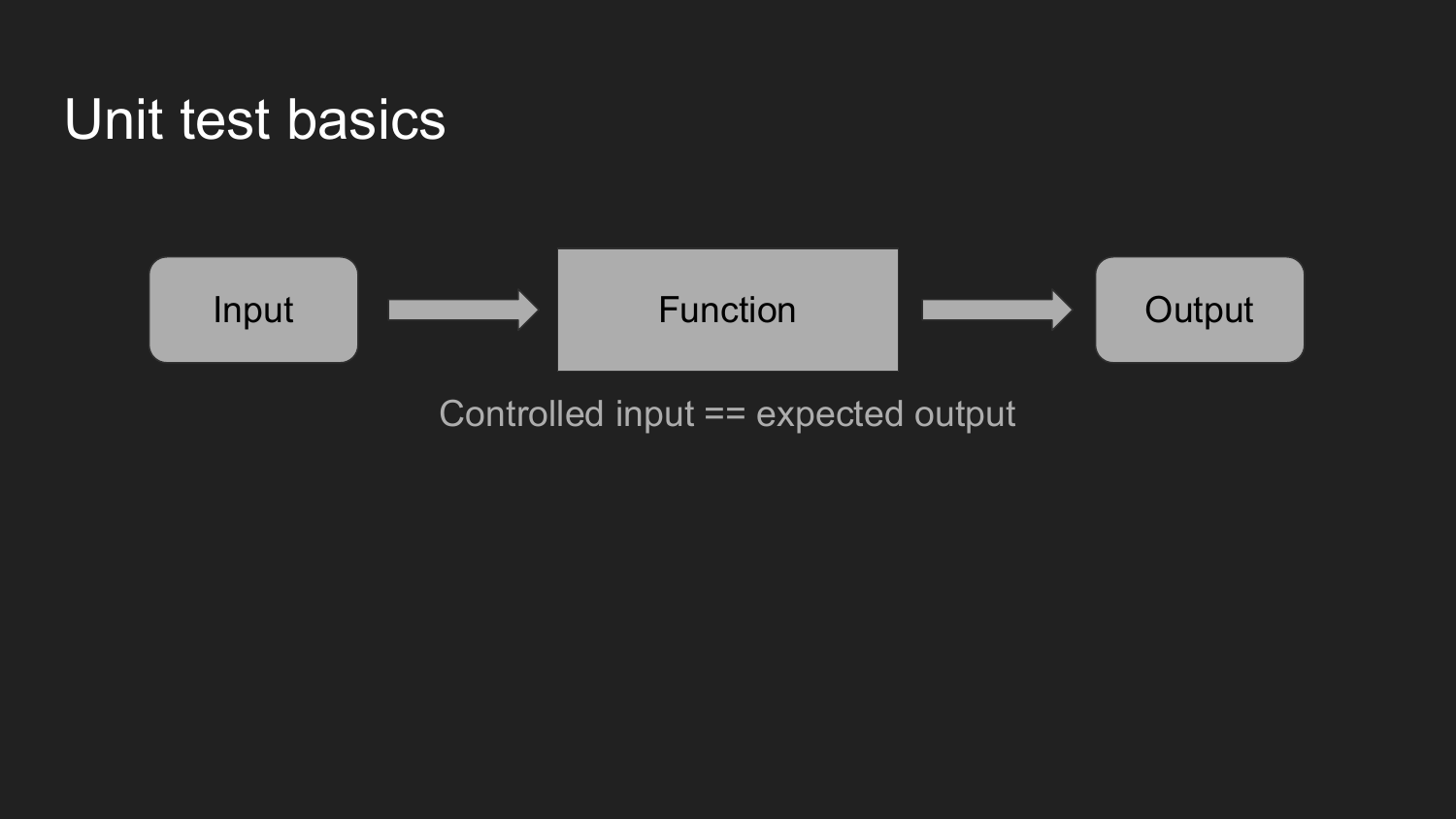## Unit testing skills

Write code that isolates side effects/network interactions

Find the parts of your code that are easier to work with

Figure out useful inputs to test with

Write code that tests what you want to test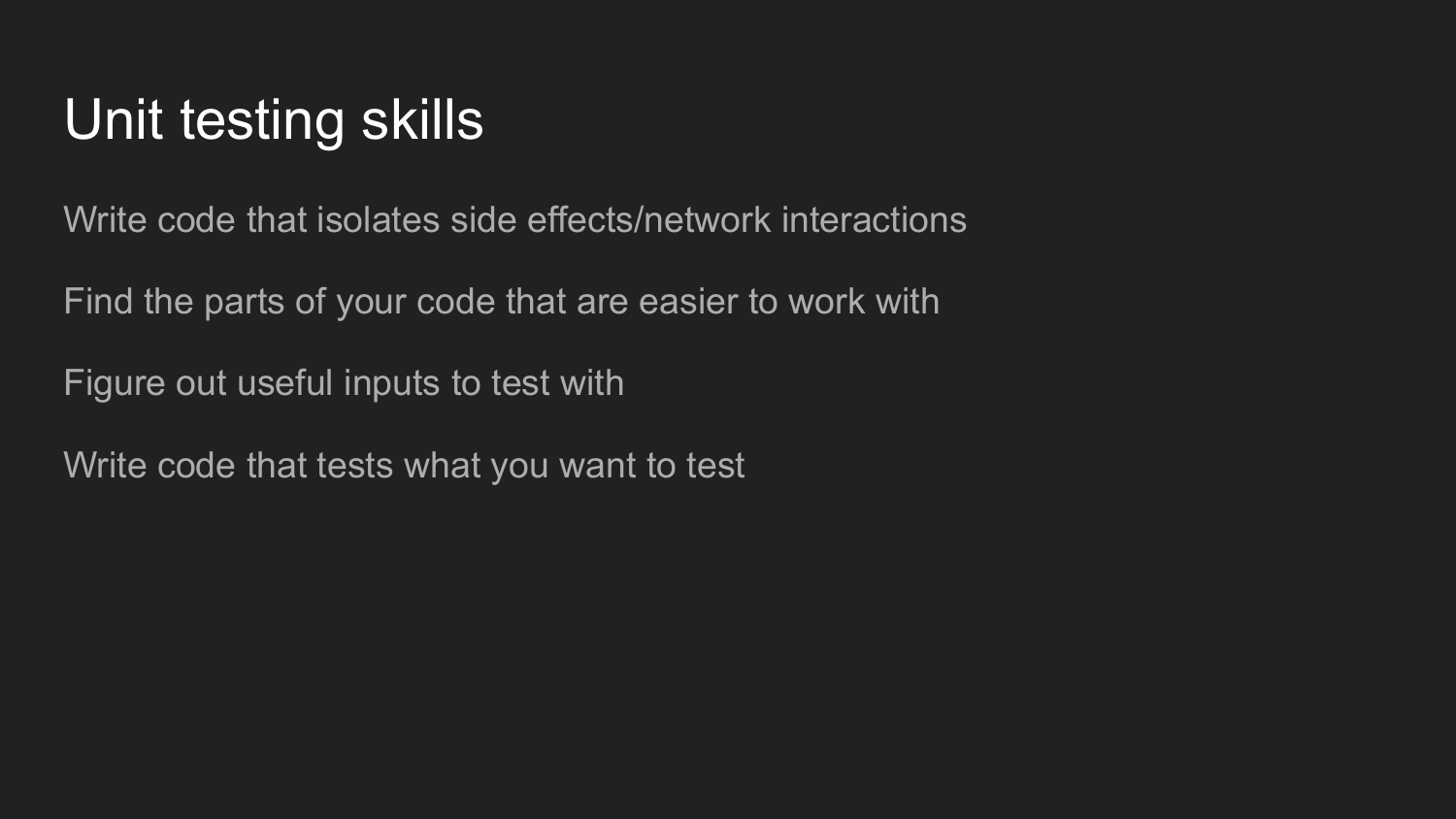### Where to start

Write tests that document what your code does now

Start somewhere! 10% coverage >>> 0%

Start with pure functions (one input  $\rightarrow$  one output, always)

• No I/O, no disk writes, no API calls, no changes to global variables, no other side effects

Give the functions some inputs, find the outputs, write it down in a test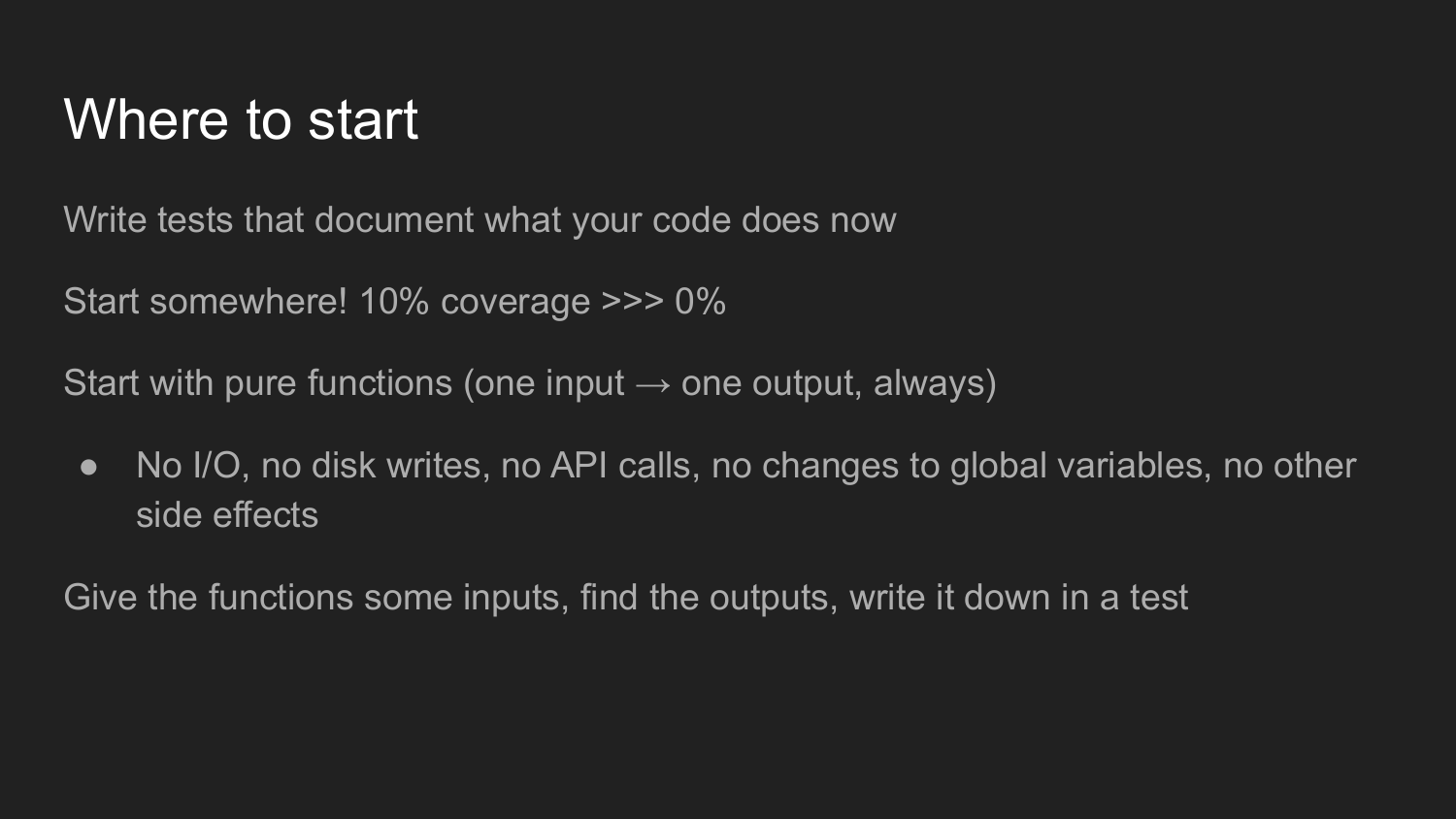### Let's test!

commandbuilder.py is an interactive wrapper script for the (made up) whyohwhy tool (whose authors should perhaps take a look at command-line UX)

Where do we start?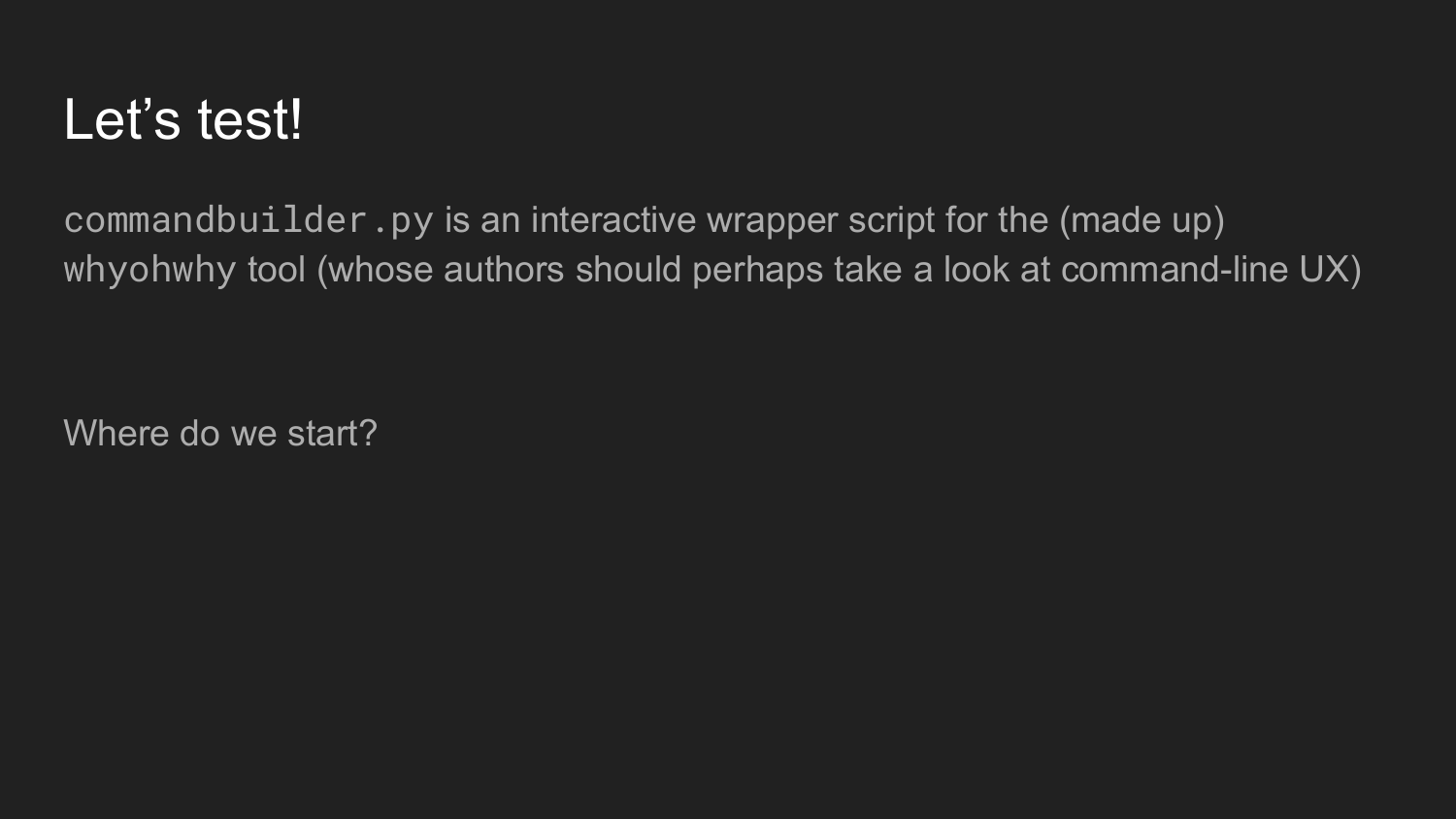## You just saw me:

- Look at existing code
- Find a pure function
- Find a friendly testing framework
- Write some failing tests
- Pick some reasonable inputs
- Feed them to the function
- Write some tests to pin down the current output of the function
- Test that the function raises exceptions when appropriate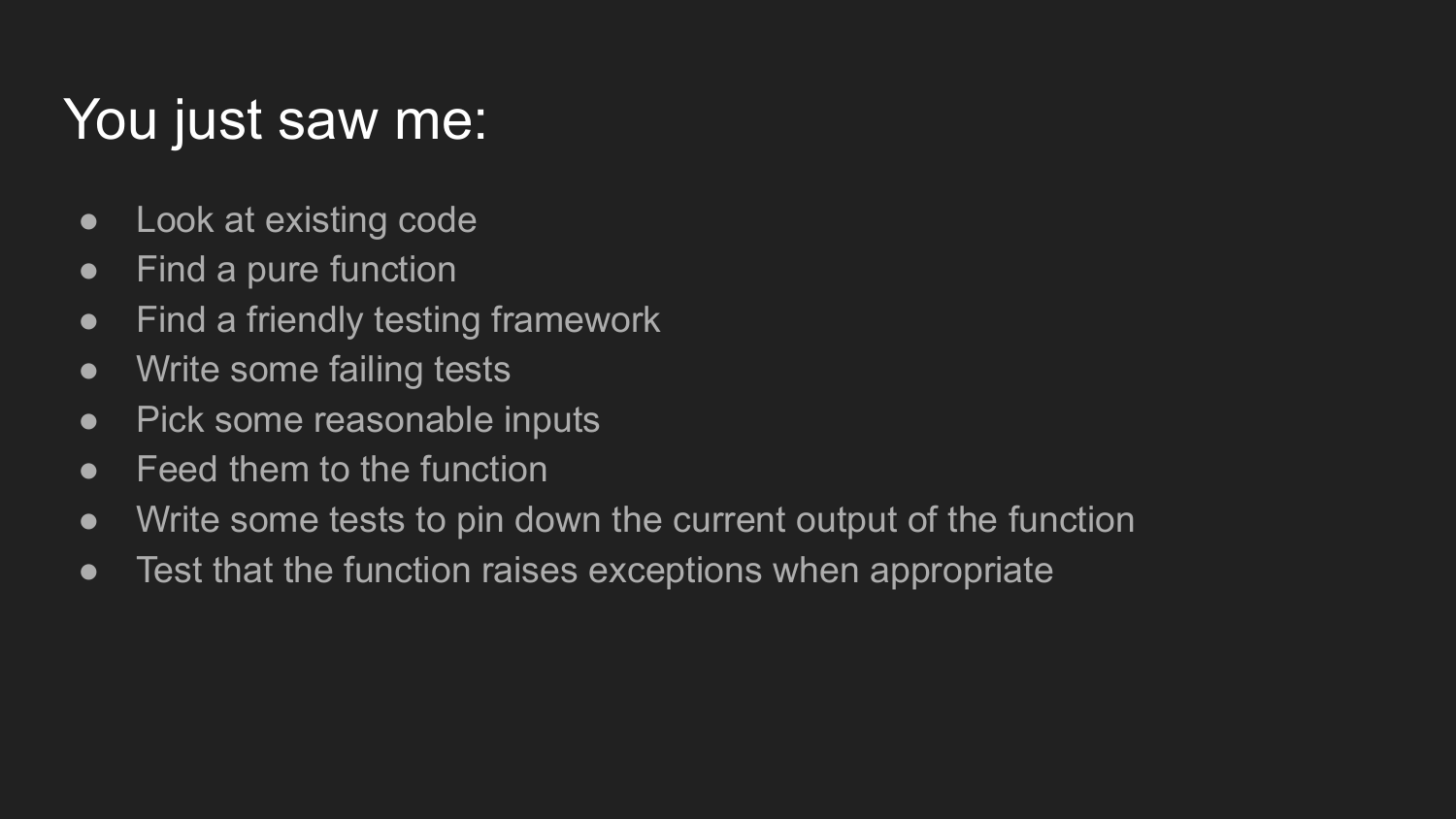### What next?

Practice the easy stuff!

Practice refactoring your code so there's more easy stuff!

Gear up for the harder stuff

- Read code
- Pair -- but make sure your goals line up
- Look at more advanced testing resources once you have a sense of how this works (*Working Effectively with Legacy Code* is a classic)

Use a code coverage tool to get some numbers on there (e.g. coverage.py)